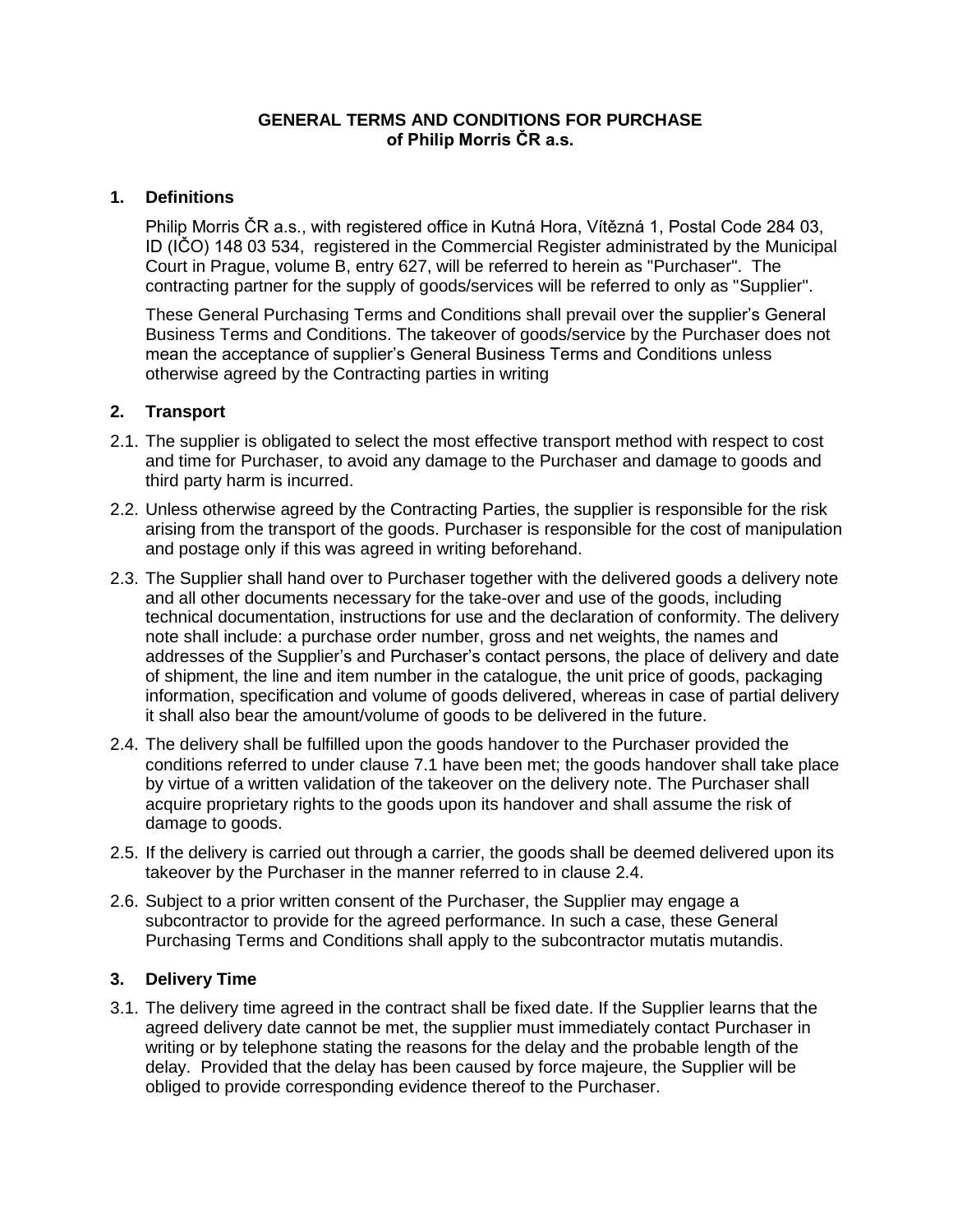- 3.2. If the Supplier fails to deliver the goods or service duly and in time agreed or fails to deliver them within additional period agreed upon with the Purchaser, the Purchaser shall be entitled to withdraw from the contract.
- 3.3. In case of delay of the Supplier with the supply of the goods or services the Purchaser shall have the right to invoice a contractual penalty amounting to 0.02% of the total price of goods or services in question for each day of delay, unless the Contracting Parties e agreed otherwise. The Purchaser shall be entitled to unilaterally set off a contractual penalty against any receivable of the Supplier. An agreement with the Purchaser on an additional period for remedy referred to in clause 3.2 shall not impact the supplier's obligation to pay contractual penalty in the amount pursuant to the present clause.

# **4. Payment terms**

- 4.1. Unless otherwise agreed by the Contracting Parties, the invoice shall be due for payment 60 days from the date of its receipt by the Purchaser the invoice delivery date, whichever comes later. The purchase price of goods/service shall be deemed paid upon the day when funds are debited from the Purchaser's account.
- 4.2. If the Purchaser is in delay with the payment of the price for goods or services, the supplier shall be entitled to invoice default interest amounting to 0.02% of the amount due for each day of delay.
- 4.3. The invoice shall include all the items required by the generally binding legal regulations, particularly tax and accounting regulations, and the number of the purchase order issued by the Purchaser. Should the invoice fail to contain all required details or should the amount on the invoice be incorrect, such an invoice shall be returned to the Supplier for correction. The Supplier acknowledges that in such case the Supplier shall not be entitled to receive default interest pursuant to article 4.2.
- 4.4. The Supplier shall immediately notify the Purchaser in writing of any change to his identification data and its bank account details. If the agreed payment date is not met in result of failure to comply with this obligation, the Supplier shall not be entitled to claim the default interest pursuant to article 4.2.
- 4.5. All supplier's invoices shall be delivered to the address of the Purchaser's invoice processing center:

PMI Service Center Europe Sp. z o.o.

P.O.Box 78 30-969 Krakow 28

Poland

# **5. Labels & Markings**

Unless otherwise agreed by and between the Contracting Parties, all marks, labels, tags and stickers on the goods must be in the Czech language.

#### **6. Examination and Inspection**

- 6.1. The Supplier shall be obliged to immediately inform the Purchaser upon request of the status and current state of handling of the goods/services delivery.
- 6.2. The Purchaser shall be entitled at any time to inspect the Supplier with respect to his competencies to perform under the contract and progress of the service/goods delivery at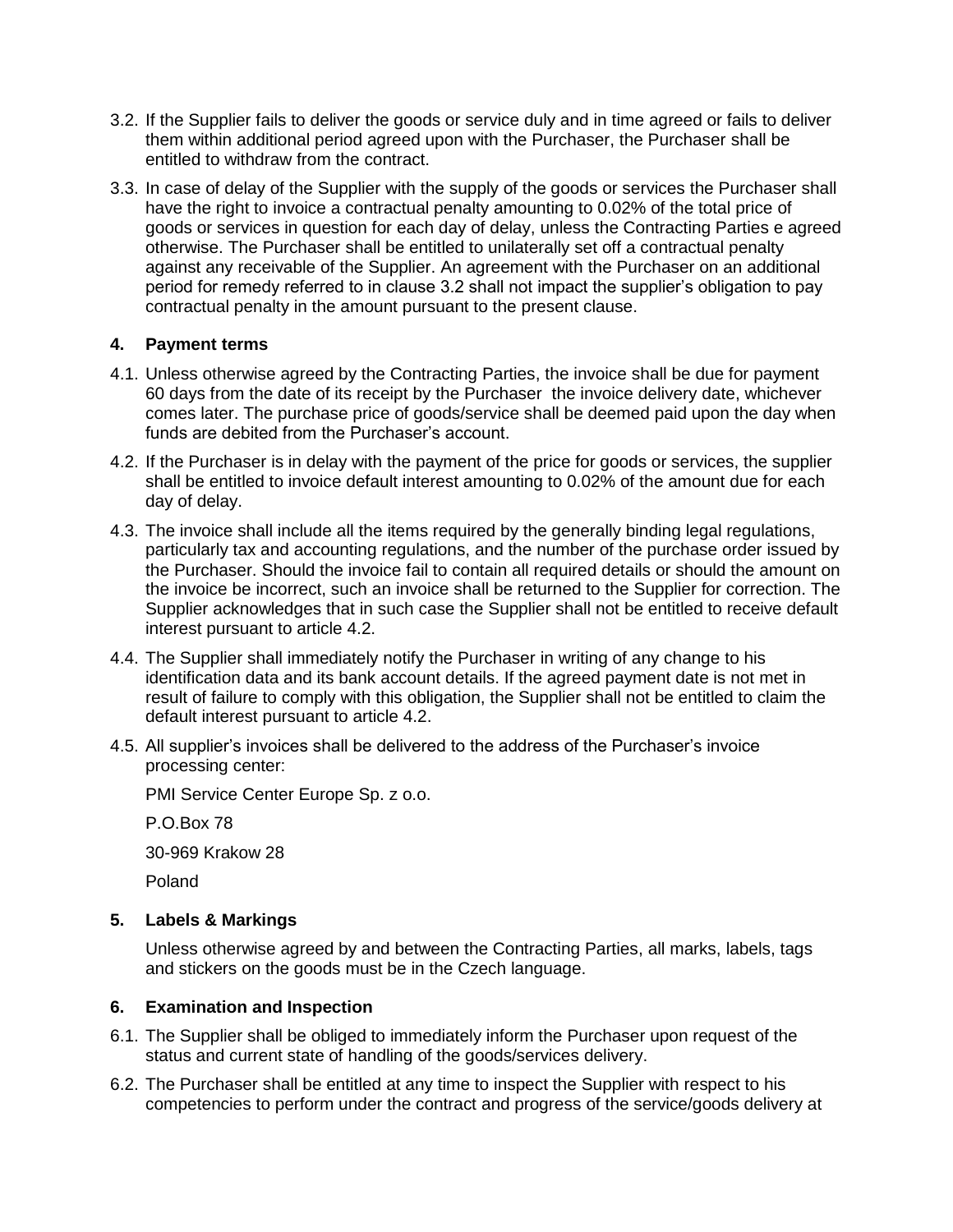any time and let him inspect any and all documents relating to the performance provided or under provision.

- 6.3. The Supplier undertakes to enable the Purchaser to carry out an environmental due diligence.
- 6.4. If the Supplier uses a subcontractor with the consent of the Purchaser, the Supplier shall be obliged to ensure that the Purchaser's right under Article 6.1 to 6.3 also apply to such subcontractor.

### **7. Quality, Safety and Warranty**

7.1. With respect to the wording of the relevant purchase order it is understood that the delivery of goods and/or services take place only in the moment all the conditions specified in the purchase order are met and the delivery will unconditionally involve all protective marking, inclusive of labels required under generally binding legal regulations of the Czech Republic and European Union with respect to areas such as security, health protection, environmental protection and consumer protection.

All components and parts of the goods and/or service that are not individually specified, however these are required for the operation and due functioning or given the nature thereof, they are part of or accessories to the goods, will be included in the total price.

7.2. The Supplier shall be responsible for meeting the agreed requirements related to the quality, efficiency, effectiveness, effectiveness, performance/power and other guaranteed features of the goods and/or services. The supplier shall ensure conditions for due and safe operation of the ordered goods/services in accordance with the Czech legal regulations governing safety and acceptance.

Furthermore, the supplier shall ensure that the goods/services, parts thereof and accessories thereof, if any, be free of material or legal defects and shall not infringe third parties' intellectual property rights, otherwise he shall be fully responsible for the damage, which the Purchaser incurs. The Supplier shall ensure that the Purchaser shall dispose of all authorizations arising under the industrial or intellectual property rights, which are necessary for due use of the goods and/or services.

- 7.3. The supplier shall bear all the costs related to defects that may be found in the goods/service, including transportation costs and potential costs of its disposal. In addition thereto, the Purchaser shall be entitled, in his own discretion, to repair such defects at the supplier's cost or require a free-of-charge repair of such goods.
- 7.4. The supplier shall provide warranty of at least 24 months commencing on the delivery date, unless a longer warranty is agreed by the Contracting Parties or stipulated by legal regulations. If the goods, their packaging or attached instructions for use stipulate a recommended consumption period, the warranty period shall not expire before the last day of such recommended consumption period. The applicable legal regulations shall apply to all other issues concerning warranty.
- 7.5. The Supplier warrants that the goods (including packaging and transportation) or services are compliant with generally binding legal regulations (in particular with regulations governing health and safety at workplace, as well as regulations governing fire protection and environmental protection in the Slovak Republic) and that they are safe.
- 7.6. The Supplier has been informed and undertakes to comply with Purchaser's internal standards relating to the personal data protection, occupational health, protection of health and property, fire prevention and environmental protection.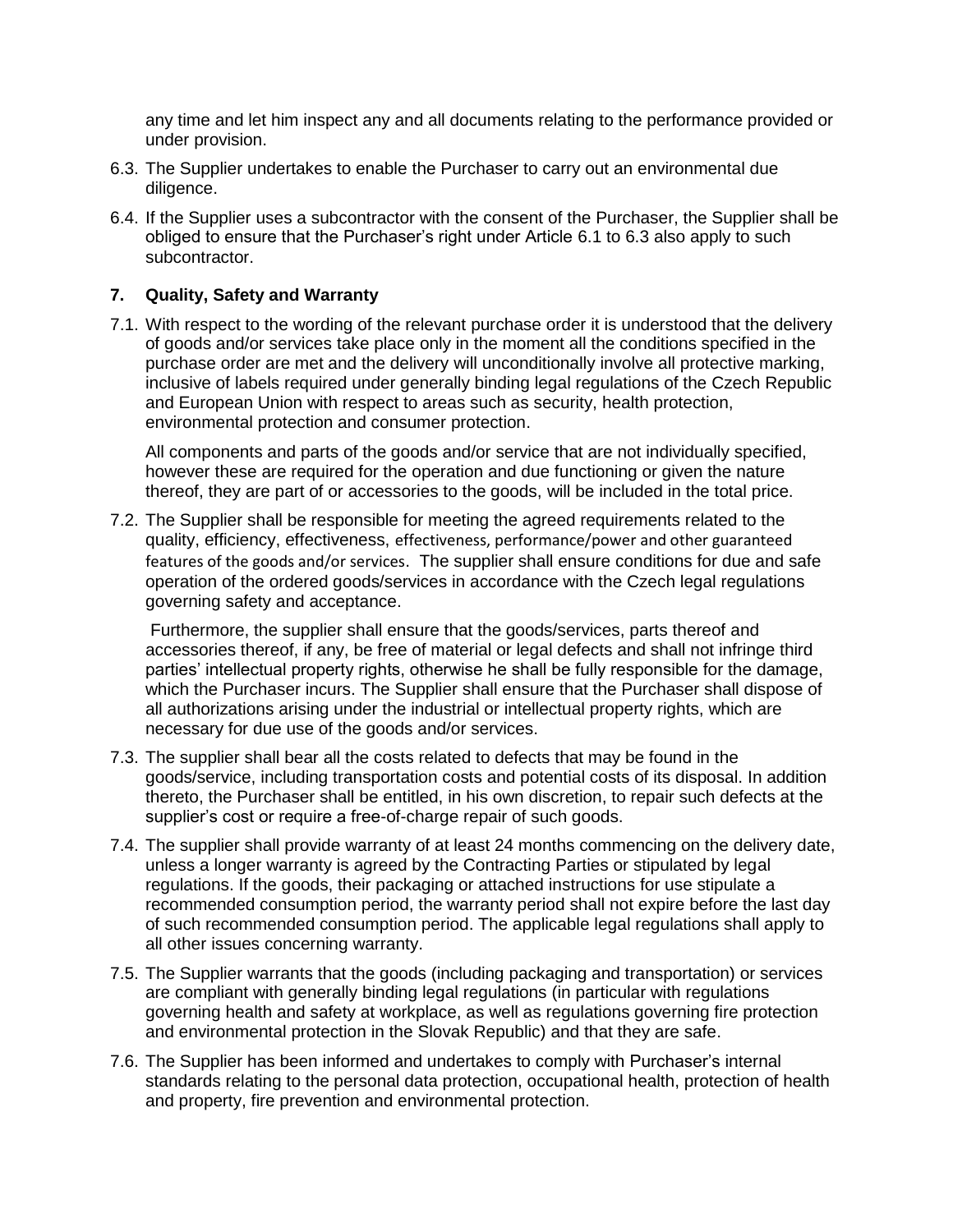- 7.7. The supplier hereby acknowledges that the Purchaser or his affiliates are exclusive owners or authorized users of trademarks and undertakes not to use labels that are identical or similar to such trademarks on goods or services being identical or similar to those for which the given trademarks are registered, without the Purchaser's consent. Furthermore, the supplier undertakes not to use such labels in relation to the mentioned goods or services, in particular he shall not place them onto products or packaging thereof, shall not offer or launch products with such labels onto the market, and shall not store them for the above purposes or import or export such products, or use such labels as part of company's business name or in correspondence or advertising.
- 7.8. The Supplier declares that its financial and economic circumstances are stable and that there is no risk of liquidation or bankruptcy, under the applicable law or other measures which may have an effect on its fulfillment of a possible contract with the Purchaser.

#### **8. Governing Law**

These terms and conditions are governed by the Czech law, with the exception of UN Convention on contracts for the international sale of goods of 11 April 1980 (No.160/1991 Coll.). All disputes arising under this contract, inclusive of disputes concerning contract validity, construction/interpretation or termination thereof shall be brought before a competent court in the Czech Republic having factual and local jurisdiction, to seek resolution.

#### **9. Advertising**

The supplier shall not be entitled to make use of any existing business relations with the Purchaser for advertising or other business purposes. In case of breach of this obligation the supplier undertakes to pay to the Purchaser the contractual penalty in the amount pursuant to article 10.

#### **10. Confidentiality of Information**

The undertakes that his employees, authorized third persons or other representatives shall not disseminate any information on processes, information or any facts, which are related to the Purchaser's business activity and which they learned during cooperation with the Purchaser or after such cooperation terminated, unless the Purchaser waives this supplier's obligation in writing. If the stated obligation is breached, the supplier shall pay the contractual penalty of 1.000.000 CZK to the Purchaser. The payment of contractual penalty shall not have impact on the Supplier's obligation compensate any and all damage to PM ČR caused by the breach of the duty of confidentiality.

# **11. Ban on Provision of Gifts and Refreshment/Entertainment on behalf of the Purchaser**

The Supplier undertakes not to make any payments or provide nothing of value directly or indirectly or by any means to any representative or employee of public authorities (hereinafter referred to as the "civil servant") and moreover, that he shall not use any other illegal, unethical or inappropriate methods in relation to the delivery of goods/services for the Purchaser. For avoidance of doubts, the supplier furthermore undertakes not to provide gifts or political contributions in monetary or non-monetary form on behalf of PM ČR or any of his affiliates, and shall not provide refreshments/entertainment to any civil servants on behalf of the Purchaser or any of his affiliates.

#### **12. Violation of General Purchasing Terms and Conditions**